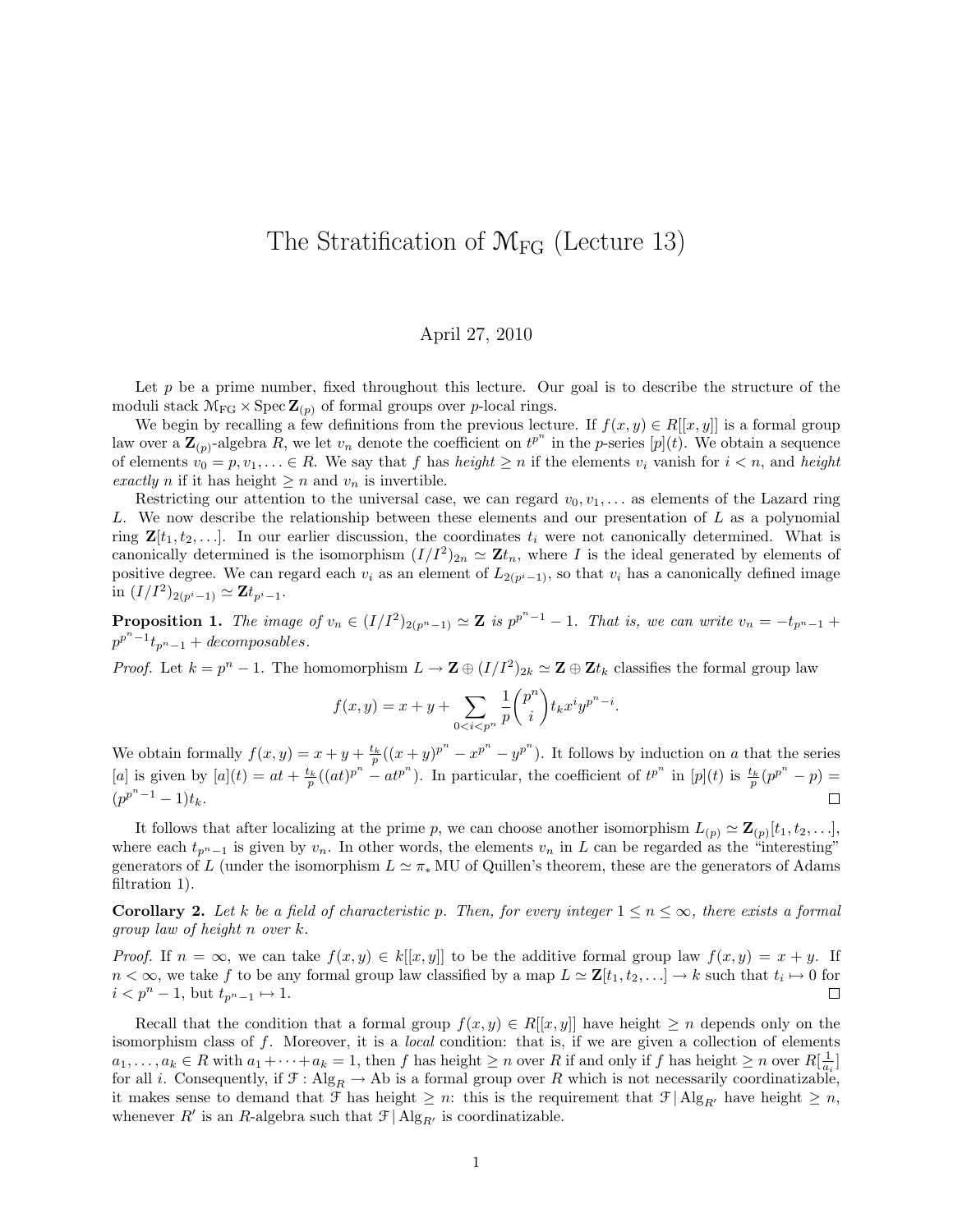**Remark 3.** Here is another interpretation of the height of a formal group. Let  $\mathcal{F}$ : Alg<sub>R</sub>  $\rightarrow$  Ab be a formal group of height exactly n. Then  $\mathcal{F}[p] = \ker(\mathcal{F} \stackrel{p}{\to} \mathcal{F})$  is representable by a finite flat group scheme over R, of rank  $p^n$ . To see this, it suffices to work locally: we may therefore assume that  $\mathcal F$  is defined by a formal group law  $f(x, y) \in R[[x, y]]$  with p-series  $[p](t) = \lambda t^{p^n} + \cdots$  where  $\lambda$  is invertible. Then  $\mathcal{F}[p] = \operatorname{Spec} R[[t]]/(\lambda t^{p^n} + \cdots).$ 

For example, if  $\mathcal F$  is the formal multiplicative group, then  $\mathcal F[p]$  is the group scheme  $\mu_p$ , defined by  $\mu_p(A) = \{a \in A : a^p = 1\}.$  We have  $\mu_p = \text{Spec } R[a]/(a^p - 1)$ , which has rank p.

We can define a closed substack  $\mathcal{M}_{FG}^{\geq n}$  of  $\mathcal{M}_{FG} \times \text{Spec } \mathbf{Z}_{(p)}$  as follows: for every commutative  $\mathbf{Z}_{(p)}$ -algebra  $R, \mathcal{M}^{\geq n}_{\text{FG}}(R)$  is the category of formal groups of height  $\geq n$  over  $R$  (with morphisms given by isomorphisms). We have  $\mathcal{M}_{FG}^{\geq n} = \text{Spec}(L_{(p)}/(v_0,\ldots,v_{n-1}))/G^+$ , where  $G^+$  is the group scheme of coordinate transformations defined in the previous lecture. This makes sense because the ideal  $(v_0, \ldots, v_{n-1})$  is  $G^+$ -invariant: this is a translation of the statement that the condition of having height  $\geq n$  is an isomorphism invariant condition.

**Remark 4.** The elements  $v_i \in L$  are not themselves G-invariant: that is, if f and f' are isomorphic formal group laws over a commutative ring R, then the p-series  $[p]_f(t)$  and  $[p]_{f'}(t)$  are generally different. However, if we assume that f and  $f'$  have height  $\geq n$  and  $g(t) = b_0 t + b_1 t^2 + \dots$  is an invertible power series such that  $gf(x,y) = f'(g(x), g(y))$ , then  $g \circ [\overline{p}]_f \simeq [p]_{f'} \circ g'.$  If  $[p]_f(t) = v_n t^{p^n} + \cdots$  and  $[p]_{f'} = v'_n t^{p^n} + \cdots$ , then examining leading terms gives  $b_0v_n = b_0^{p^n}$  $v_n^{\nu}$   $v_n'$ . In other words, as an element in the quotient ring  $L/(v_0, \ldots, v_{n-1}), v_n$  is invariant under the subgroup  $G \subseteq G^+$ , and is acted on by the quotient  $G^+/G \simeq \mathbb{G}_m$ by the character  $\mathbb{G}_m \stackrel{p^n-1}{\rightarrow} \mathbb{G}_m$ . In more invariant terms, this means that we can descend  $v_n$  to a section of the line bundle  $\omega^{p^n-1}$  on the moduli stack  $\mathcal{M}_{\text{FG}}^{\geq n}$ .

For  $0 \leq n < \infty$ , we let  $\mathcal{M}^n_{\text{FG}}$  denote the locally closed substack

$$
\mathcal{M}_{\text{FG}}^{\geq n} - \mathcal{M}_{\text{FG}}^{\geq n+1} = (\text{Spec } L_{(p)}[v_n^{-1}]/(v_0, \dots, v_{n-1}))/G^+
$$

of  $\mathcal{M}_{FG} \times \operatorname{Spec} \mathbf{Z}_{(p)}$ . Also let  $\mathcal{M}_{FG}^{\infty} = \mathcal{M}_{FG}^{\geq \infty} = (\operatorname{Spec} L/(v_0, v_1, \ldots))/G^+$  denote the moduli stack of formal groups having infinite height. Thus  $\mathcal{M}_{FG}^{n}$  are the open strata for a stratification of the moduli stack  $\mathcal{M}_{FG}$ . We will see that each stratum as a relatively simple structure.

**Example 5.** The moduli stack  $M_{FG}^0$  of formal groups of height 0 can be identified with  $M_{FG} \times Spec Q \simeq$  $B\mathbb{G}_m$ .

Note that  $M_{FG}^{\geq 1} = M_{FG} \times \text{Spec } \mathbf{F}_p$ . For the remainder of the discussion, we will work with commutative rings R which have characteristic p: that is, we will assume that  $p = 0$  in R.

The following characterization of height is convenient:

**Proposition 6.** Let R be a commutative ring such that  $p = 0$  in R, and let  $f(x, y) \in R[[x, y]]$  be a formal group law over R. For  $1 \le n \le \infty$ , the following conditions are equivalent:

- (1) The formal group law f has height  $\geq n$ .
- (2) There exists a formal group law f' which is isomorphic to f such that  $f'(x, y) \equiv x + y \mod (x, y)^{p^n}$ is congruent to  $x + y$  modulo  $(x, y)^{p^n}$ .

**Lemma 7.** Let R be a commutative ring and let  $f, f' \in R[[x, y]]$  be formal group laws. Suppose that  $f(x, y)$ is congruent to  $f'(x, y)$  modulo the ideal  $(x, y)^m$ . Let

$$
d = \begin{cases} p & \text{if } m = p^n \\ 0 & \text{otherwise.} \end{cases}
$$

Then there exists a unique constant  $\lambda \in R$  such that  $f(x, y)$  is congruent to  $f'(x, y) + \sum_{0 \leq i \leq m} \frac{\lambda}{d} {m \choose i} x^i y^{m-i}$ . modulo  $(x, y)^{m+1}$ .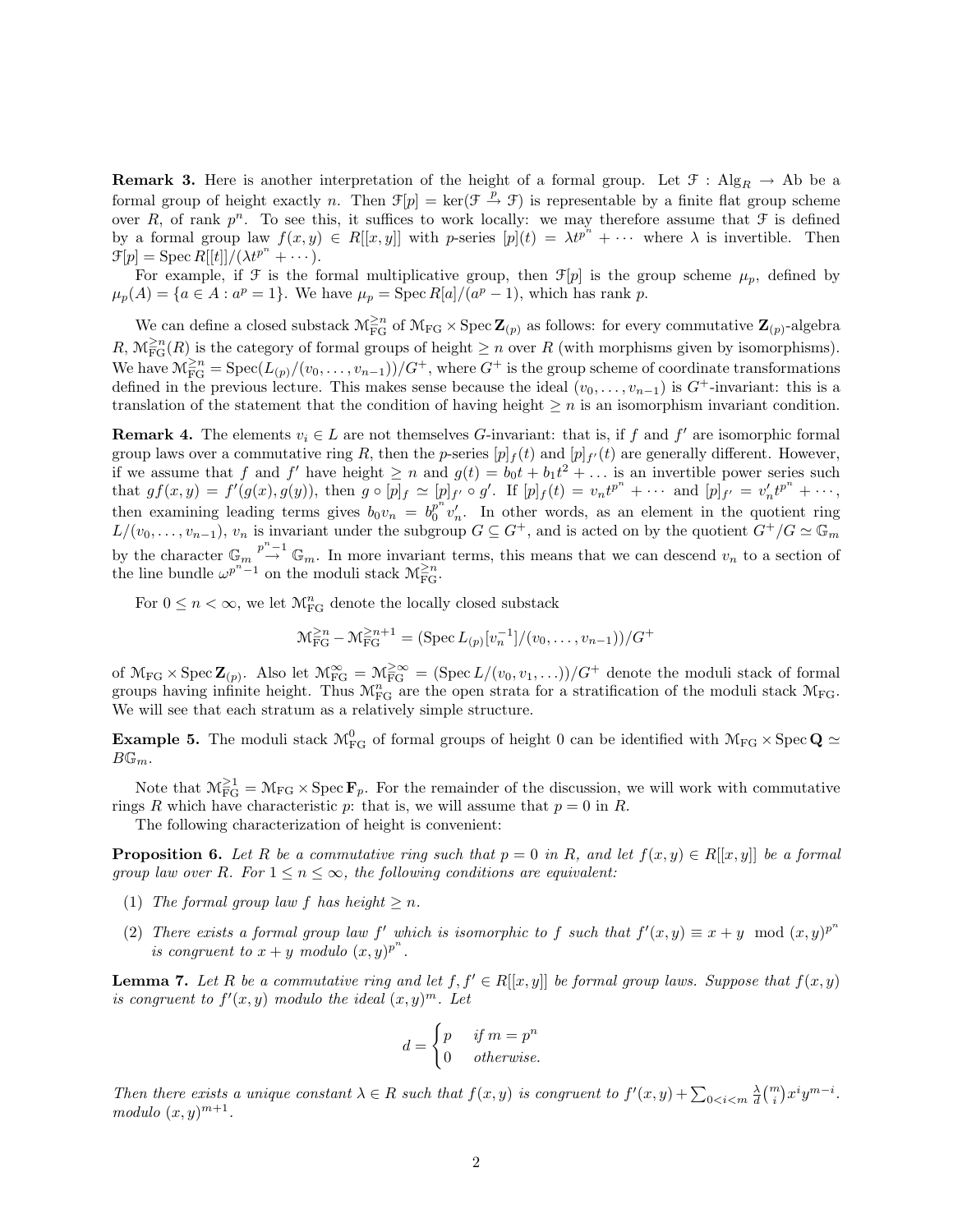*Proof.* There exist constants  $\{\lambda_{i,j}\}_{i+j=m}$  such that  $f(x,y)$  is congruent to  $f'(x,y) + \sum_{0 \leq i \leq m} \lambda_{i,m-i} x^i y^{m-i}$ modulo  $(x, y)^{m+1}$ . Since  $f(x, 0) = f'(x, 0) = x$ , we conclude that  $\lambda_{m,0} = 0$ ; similarly  $\lambda_{0,m} = 0$ .

We have

$$
f(f(x, y), z) - f'(f'(x, y), z) = f(x, f(y, z)) - f'(x, f'(y, z)).
$$

Extracting the coefficient of  $x^i y^j z^k$  when  $i + j + k = m$  and  $i, j, k > 0$ , we conclude that

$$
\binom{i+j}{j}\lambda_{i+j,k} = \binom{j+k}{j}\lambda_{i,j+k}.
$$

In Lecture 3, we saw that all solutions to these equations are as stated in the Lemma.

 $\Box$ 

*Proof of Proposition 6.* First assume that n is finite. We prove by induction on  $m < p<sup>n</sup>$  that, after a change of variable, we can assume that  $f(x, y)$  is congruent to  $x + y$  modulo  $(x, y)^m$ . By the inductive hypothesis, we may assume that the congruence holds modulo  $(x, y)^{m-1}$ . Let d be defined as in Lemma 7, so that  $f(x, y)$ is congruent to  $x + y + \sum_{0 \le i \le m} \frac{\lambda}{d} {m \choose i} x^i y^{m-i}$  for some  $\lambda \in R$ . If m is not a power of p, then we define  $f'(x,y) = g^{-1}f(g(x),g(y))$  where  $g(t) = t + \frac{\lambda t^m}{d}$ ; a simple calculation shows that  $f'(x,y)$  is congruent to  $x + y$  modulo  $(x, y)^m$ . If  $m = p^{n'}$  then we necessarily have  $n' < n$ . We claim that  $f(x, y)$  is automatically congruent to  $x + y$  modulo  $(x, y)^m$ . This follows from the calculation of the previous lecture: f is classified by a homomorphism  $L \simeq \mathbf{Z}[t_1,\ldots,]\to R$ , and we wish to show that the image of each  $t_{m'}$  is equal to zero for  $m' < m$ . By the inductive hypothesis, this holds for  $m' < m - 1$ . Then the image of  $t_{m-1}$  is given by  $-v_{n'}$  (here  $v_{n'}$  is the coefficient of  $t^{p^{n'}}$  in the p-series  $[p](t)$ ), and therefore vanishes since we have assumed that f has height  $\geq n$ .

Suppose now that  $n$  is infinite. Using the above construction, we define a sequence of formal group laws  $f_m(x, y)$  which are isomorphic to f such that  $f_m(x, y)$  is congruent to  $x + y$  modulo  $(x, y)^m$ . We have  $f_m(x,y) = g_m^{-1} f(g_m(x), g_m(y))$ . By construction, the power series  $g_m(t)$  converge in the t-adic topology to an invertible power series  $g(t)$ ; then  $g^{-1}f(g(x), g(y)) = x + y$  is the additive formal group.

**Corollary 8.** Let f be a formal group law of infinite height over a commutative ring R (necessarily with  $p = 0$  in R). Then f is isomorphic to the additive formal group law  $f'(x, y) = x + y$ .

**Remark 9.** It follows that we can identify  $\mathcal{M}_{FG}^{\infty}$  with the classifying stack for the group of automorphisms of the additive formal group  $f(x, y) = x + y \in \mathbf{F}_p[[x, y]]$ . This is the group scheme whose R-points are given by power series of the form

$$
g(t) = a_0t + a_1t^p + a_2t^{p^2} + \ldots \in R[[t]],
$$

where  $a_0$  is invertible. This group scheme is closely related to the structure of the (mod p) Steenrod algebra.

We now study formal groups of height n where  $0 < n < \infty$ . The basic result is the following:

**Theorem 10** (Lazard). Let  $k$  be an algebraically closed field of characteristic p. Then two formal group laws  $f(x, y), f'(x, y) \in k[[x, y]]$  are isomorphic if and only if they have the same height.

Here the condition that k be algebraically closed can be weakened, but not completely removed. To prove Theorem 10 we need to write down an isomorphism between  $f$  and  $f'$ : that is, we need to find an invertible power series  $g(t) = b_0 t + b_1 t^2 + \dots$  such that  $gf(x, y) = f'(g(x), g(y))$ . This identity amounts to a system of equations that the coefficients  $b_i$  must satisfy. Theorem 10 asserts that these equations can be solved with values in an algebraically closed field. In fact, we can be much more precise. Let  $f(x, y), f'(x, y) \in R[[x, y]]$ be formal group laws of height exactly  $n > 0$  over a commutative ring R. Then we can define a ring  $R' = R[b_0^{\pm 1}, b_1, \ldots]/I$  which parametrizes isomorphisms between f and f': take I to be the ideal generated by the coefficients on  $x^i y^j$  in the expression  $gf(x, y) - f'(g(x), g(y))$ . A more precise version of Theorem 10 can be formulated as follows: